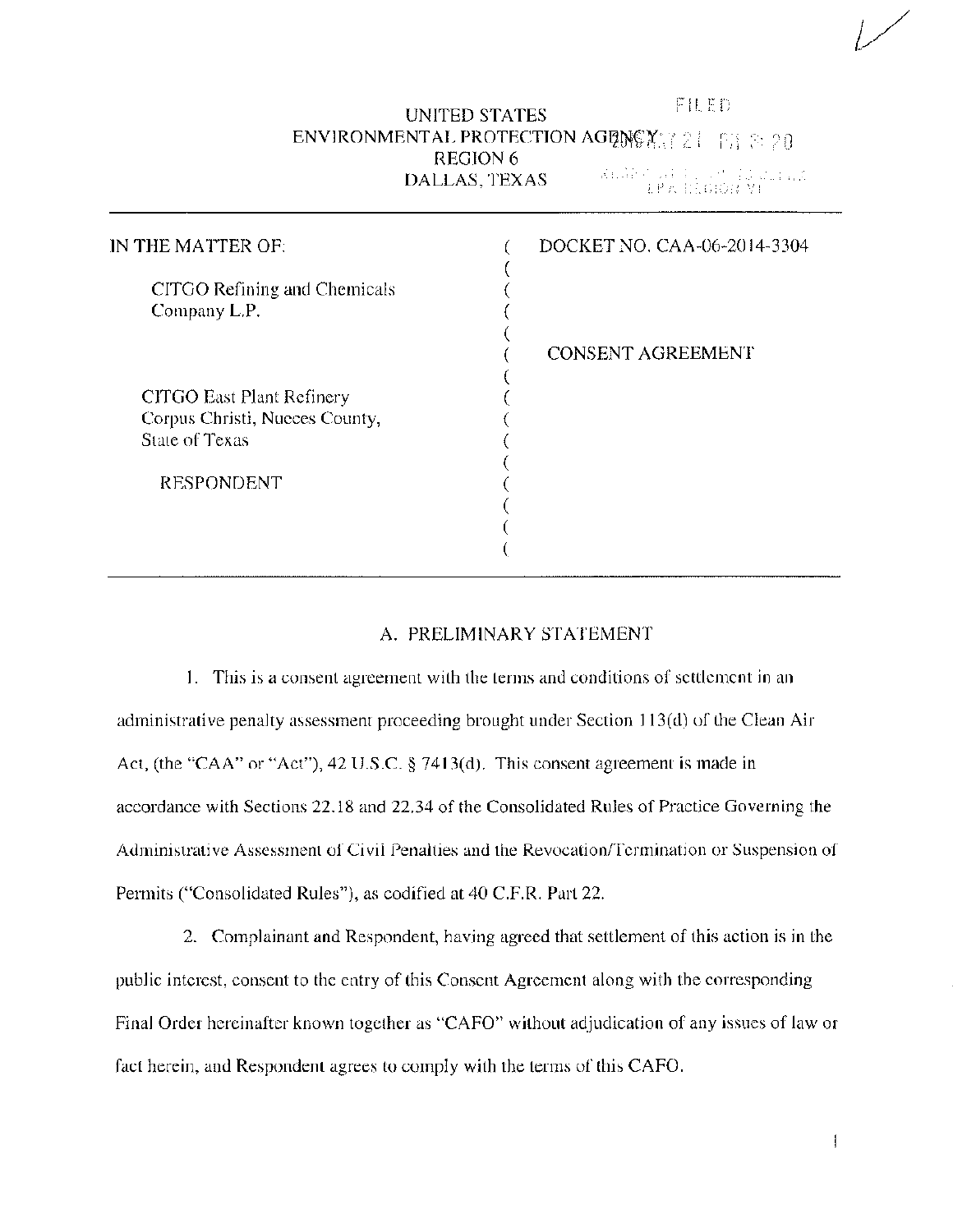Consent Agreement *CITGO Refining and Chemicals Company L.P.* Docket Number CAA-06-2014-3304

3. The Regional Judicial Officer is authorized to ratify this CAFO which memorializes a settlement between Complainant and Respondent. 40 C.F.R. § 22.4(b) and 22.18(b).

B. CIVIL PENALTY AND PENALTY CONDITIONS OF SETTLEMENT

# General

4. For the purpose of this proceeding, as required by 40 C.F.R.  $\S$  22.18(b)(2),

#### Respondent:

- a. admits the jurisdictional allegations of the Amended Complaint;
- b. neither admits nor denies the specific factual allegations and conclusions

of law contained in the Amended Complaint;

c. consents to the assessment of a civil penalty as stated below;

d.consents to the conditions specified in this CAFO;

- e. waives any right to contest the alleged violations set forth in the Amended Complaint; and
- f. waives its rights to appeal the Final Order included in this CAFO.
- 5. For the purpose of this proceeding, Respondent:

a. agrees that the Amended Complaint states a claim upon which relief may be granted against Respondent;

- b. consents to personal jurisdiction in any action to enforce this CAFO in the United States District Court for the Southern District of Texas;
- c. waives any right it may possess at law or in equity to challenge the authority of the EPA to bring a civil action in a United States District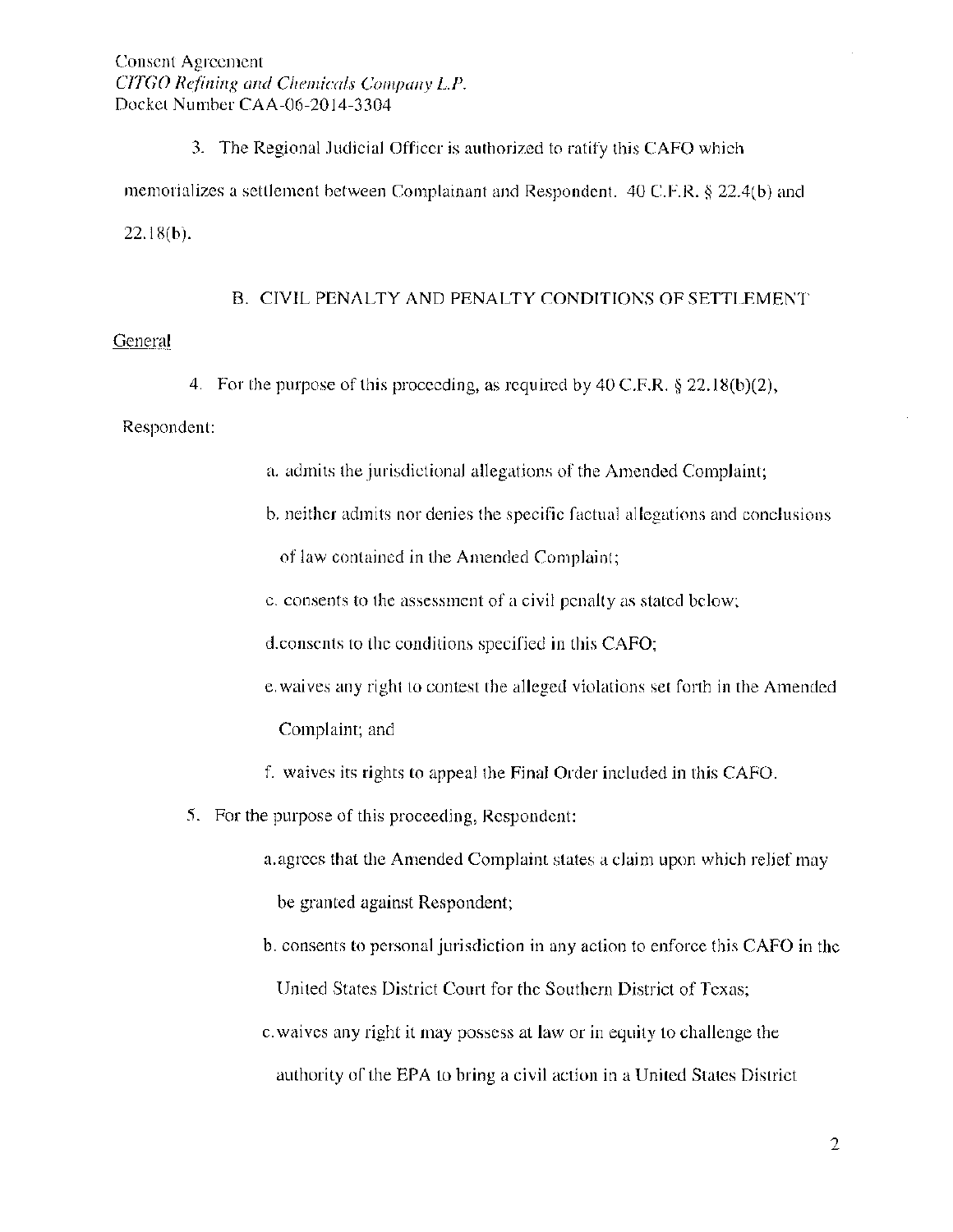Consent Agreement *C!TGO Refining and Chernicals Cmnpany L.P.*  Docket Number CAA-06-2014-3304

> Court to compel compliance with this CAFO and to seek an additional penalty for such noncompliance, and agrees that federal law shall govern in any such civil action.

d. Agrees that in any subsequent administrative or judicial proceeding initiated by the Complainant or the United States for injunctive relief, civil penalties, or other relief relating to this Facility, Respondent shall not assert, and may not maintain, any defense or claim based upon the principles of waiver, res judicata, collateral estoppel, issue preclusion, claim preclusion, claim splitting, or other defenses based on any contention that the claims raised by the Complainant or the United States were or should have been brought in the instant case, except with respect to claims that have been specifically resolved pursuant to this CAFO.

#### Penalty Assessment and Collection

6. Upon consideration of the entire record, including the Violations alleged in the Amended Complaint, which are hereby adopted and made a part hereof, and upon consideration of the size of the business, the economic impact of the penalty on the business, the Respondent's full compliance history and good faith efforts to comply, the duration of the violation, payment by the violator of penalties previously assessed for the same violation, the economic benefit of noncompliance, the seriousness of the violation, and other factors as justice may require, EPA has assessed a civil penalty in the amount of \$266,369.60 ("EPA Penalty"). The EPA Penalty has been determined in accordance with the Section 113 of the Act, 42, U.S.C. § 7413 and at no time exceeded EPA's statutory authority.

7. Respondent agrees to: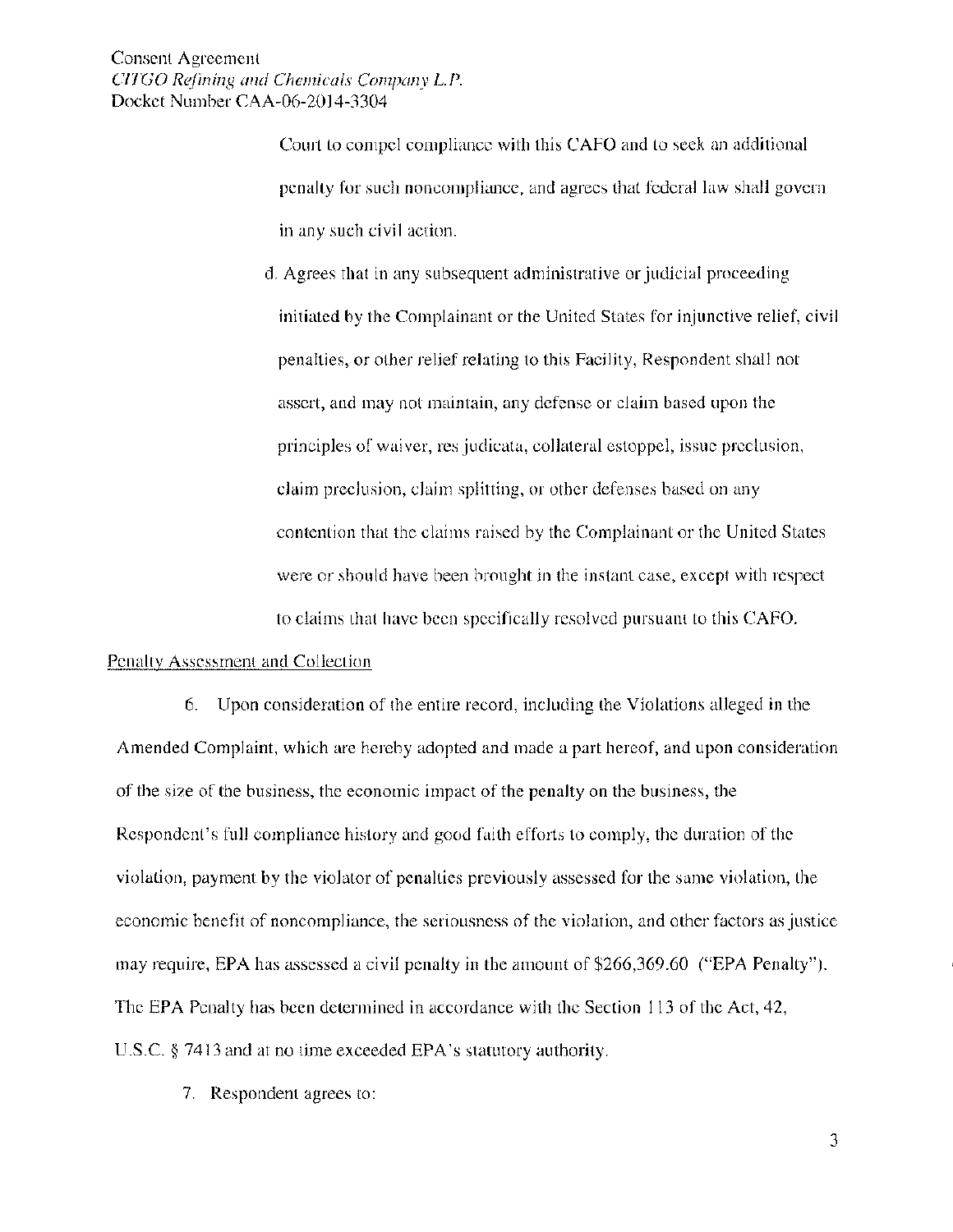- a. pay the EPA Penalty within 30 calendar days of the Effective Date of this **CAFO**
- b. pay the EPA Penalty by cashier's check, certified check, or wire transfer

made payable to "Treasurer, United States of America, EPA- Region 6."

Payment shall be remitted in one of five (5) ways: (I) regular U.S. Postal

Service mail including certified mail; (2) overnight mail; (3) wire transfer;

(4) Automated Clearinghouse for receiving US currency; or (5) On Line

Payment. For regular U.S. Postal Service mail, U.S. Postal Service

certified mail, or U.S. Postal Service express mail, payment should be

remitted to:

U.S. Environmental Protection Agency Fines and Penalties Cincinnati Finance Center PO Box 979077 St. Louis, MO 63197-9000

For overnight mail (non-U.S. Postal Service, e.g. FedEx), payment should be remitted to:

U.S. Bank Government Lockbox 979077 U.S. EPA Fines & Penalties l 005 Convention Plaza SL-MO-C2-GL St. Louis, MO 63101

Contact: Natalie Pearson  $(314)$  418-4087

For wire transfer, payment should be remitted to:

Federal Reserve Bank of New York ABA: 021030004 Account Number: 68010727 SWIFT address: FRNYUS33 33 Liberty Street New York, NY 10045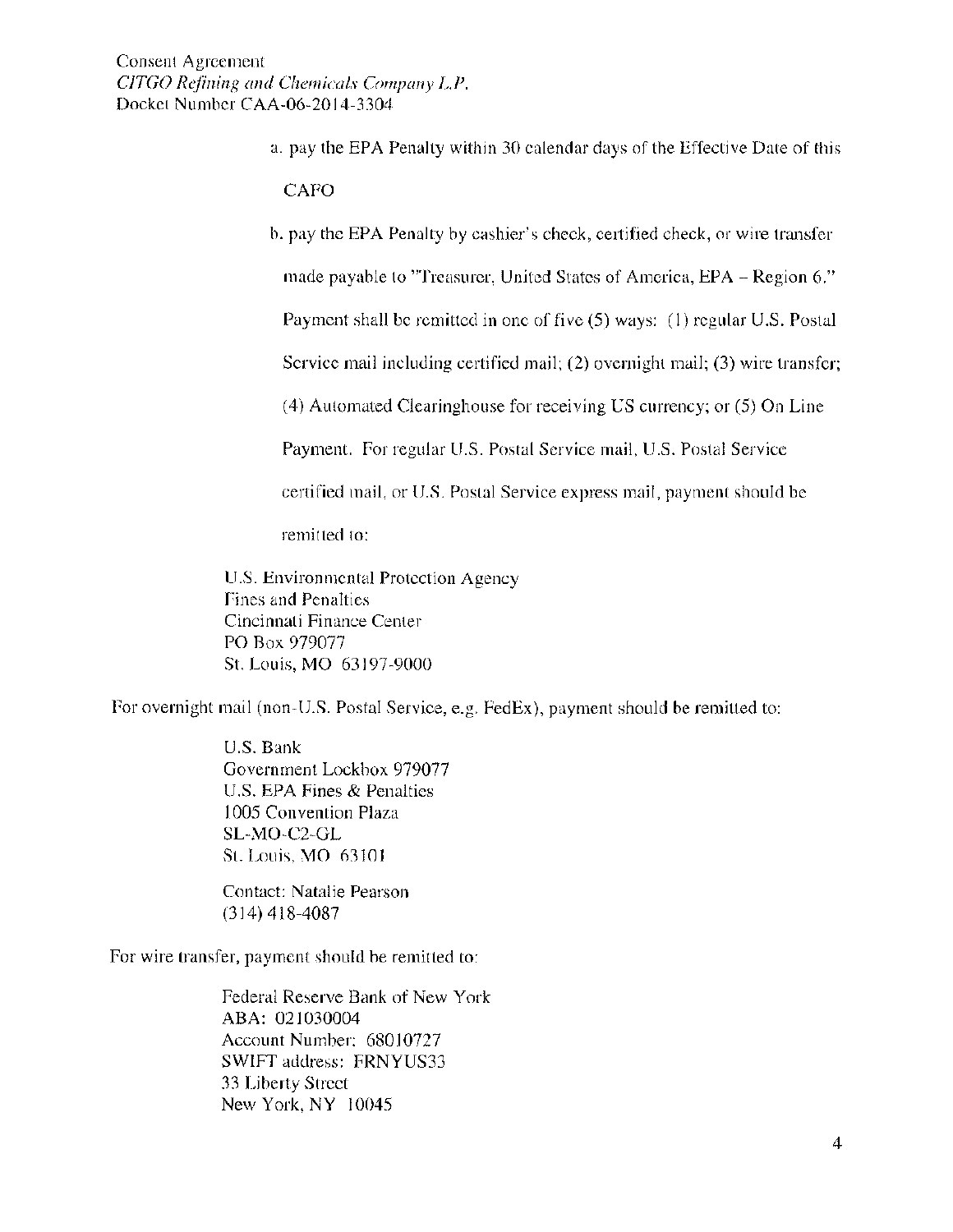Consent Agreement *CJTGO Refining and Chemicals Company L.P.*  Docket Number CAA-06-2014-3304

> Field Tag 4200 of the Fedwire message should read: "D 68010727 Environmental Protection Agency"

For Automated Clearinghouse (also known as REX or remittance express):

U.S. Treasury REX / Cashlink ACH Receiver ABA: 051036706 Account Number: 310006, Environmental Protection Agency CTX Format Transaction Code 22 - checking Physical location of U.S. Treasury facility: 5700 Rivertech Court Riverdale, MD 20737

Contact - Jesse White (301) 887-6548

For On Line Payment:

## **https://www.pay.gov/paygov/**

Enter sfo 1.1 in search field Open form and complete required fields.

PLEASE NOTE: The docket number CAA-06-2014-3304 should be clearly typed on the check to ensure proper credit. The payment shall also be accompanied by a transmittal letter that shall reference Respondent's name and address, the case name, and docket number CAA-06-2014-3304 . Respondent's adherence to this request will ensure proper credit is given when penalties are received for the Region. [Respondent] shall also send a simultaneous notice of such payment, including a copy of the money order, or check, and the transmittal letter to the following addresses:

Dave Hensley Enforcement Officer (6EN-AS) U.S. EPA Region 6 1445 Ross Avenue, Suite 1200 Dallas, TX 75202-2733

And

Lorena Vaughn Region 6 Hearing Clerk (6RC-D)U.S. EPA Region 6 1445 Ross Avenue, Suite 1200 Dallas, TX 75202-2733

8. Respondent agrees to pay the following on any overdue EPA Penalty: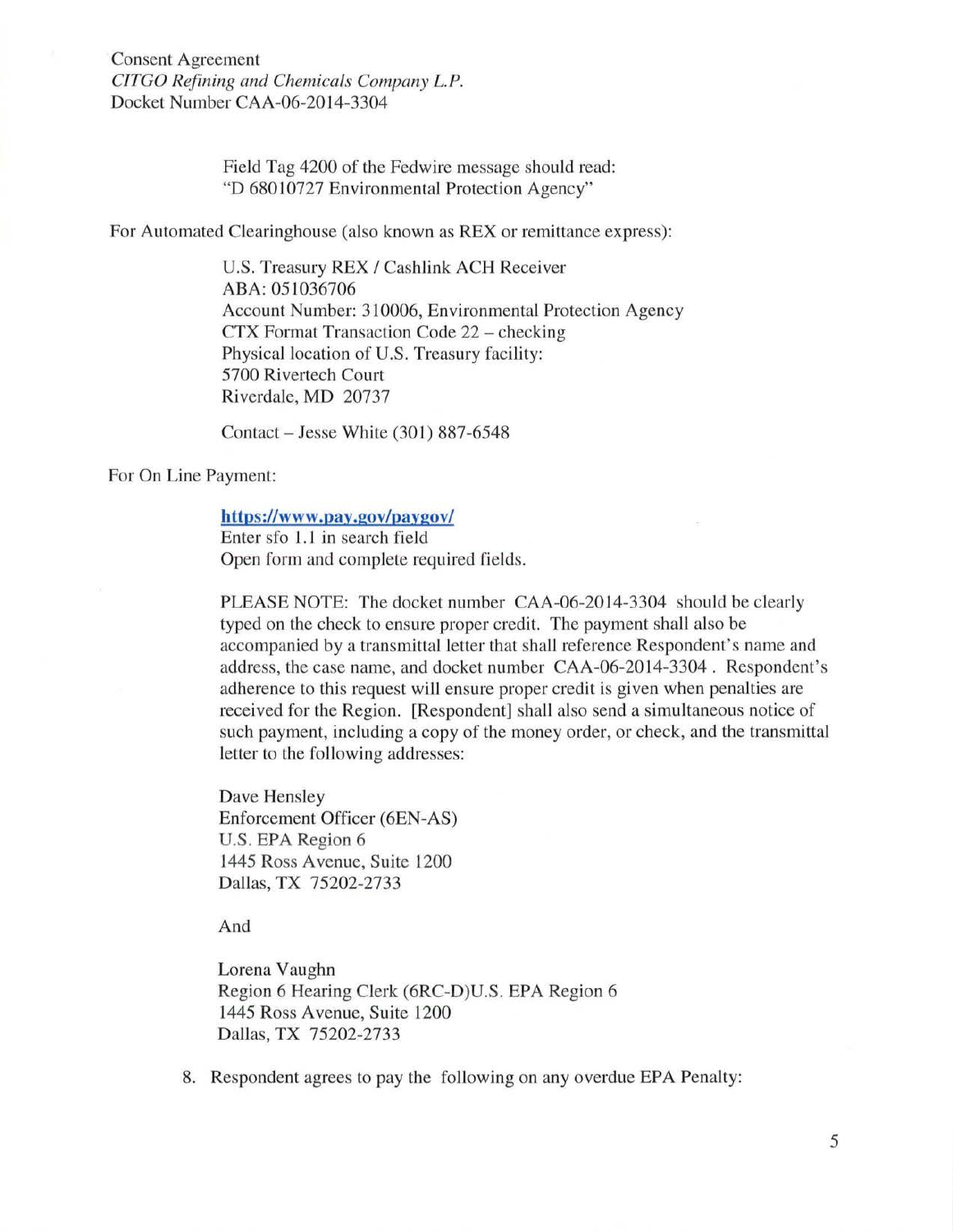- a. Interest. Pursuant to Section 113(d)(5) of the Act, 42 U.S.C.  $\S$ 7413(d)(5), any unpaid portion of a civil penalty must bear interest at the rates established pursuant to 26 U.S.C. § 662l(a)(2).
- b. Nonpayment Penalty. On any portion of a civil penalty more than 90 calendar days delinquent, Respondent must pay a nonpayment penalty, pursuant to Section 113(d)(5) of the Act, 42 U.S.C. § 7413(d)(5), which shall accrue from the date the penalty payment became delinquent, and which shall be in addition to the interest which accrues under subparagraph a. of this paragraph.

9. Enforcement and Collection Expenses Respondent shall pay a charge to cover the cost of processing and handling any delinquent penalty claim, pursuant to 42 U.S.C. § 7413(d)(5), including but not limited to attorneys' fees incurred by the United States for collection proceedings.

10. If Respondent fails to timely pay any portion of the penalty assessed under this CAFO, the EPA may:

> a. refer the debt to a credit reporting agency, a collection agency, or to the Department of Justice for filing of a collection action in the appropriate United States District Court (in which the validity, amount, and appropriateness of the assessed penalty and of this CAFO shall not be subject to review) to secure payment of the debt, which may include the original penalty, enforcement and collection expenses, nonpayment penalty and interest, 42 U.S.C. *§* 7413(d)(5) and 40 C.F.R. §§ 13.13, 13.14, and 13.33;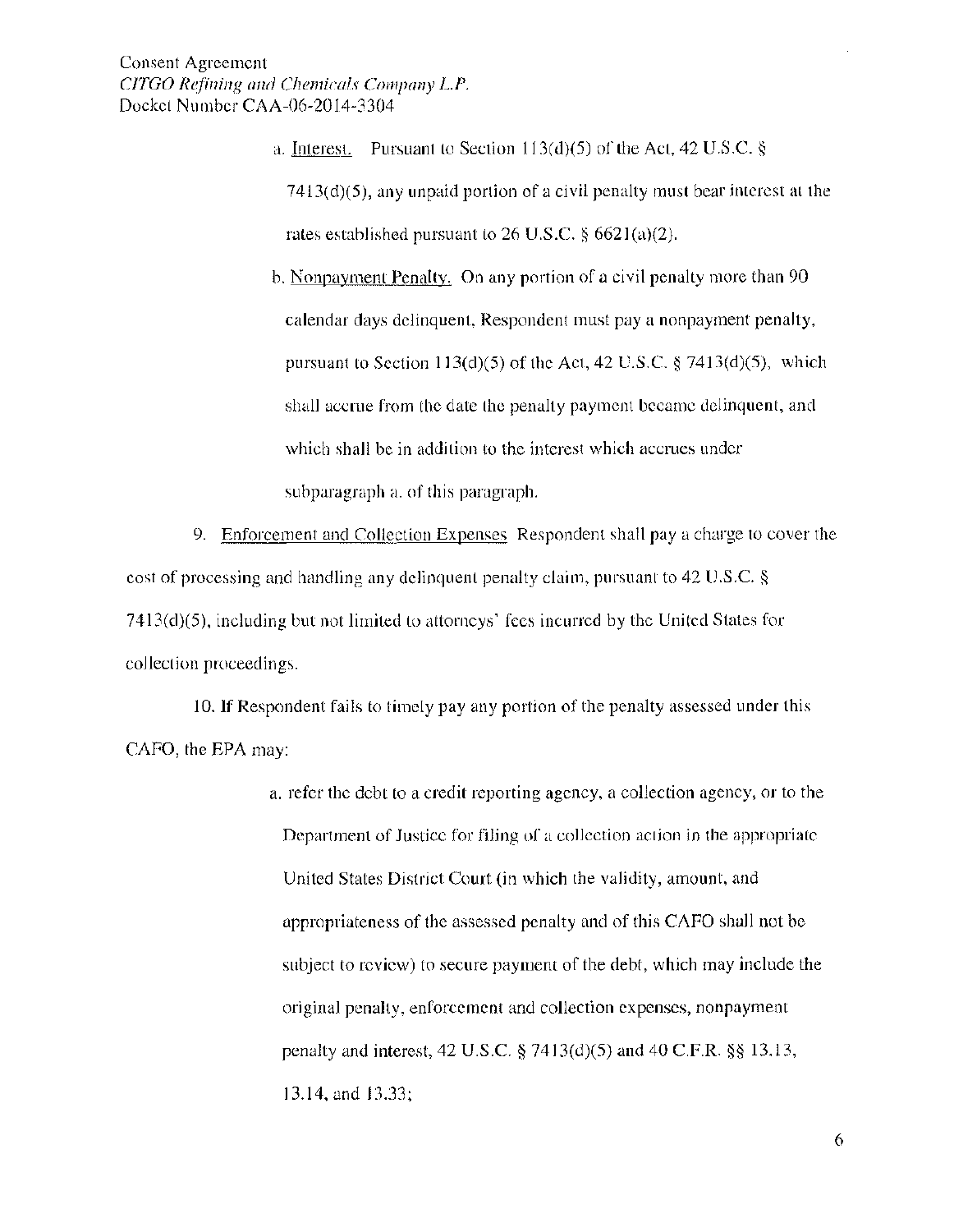Consent Agreement *CJTGO R4ining and Chendcals Cmnpany L.P.*  Docket Number CAA-06-2014-3304

> b.collect the above-referenced debt by administrative offset (i.e., the withholding of money payable by the United States to, or held by the United States for, a person to satisfy the debt the person owes the Government), which includes, hut is not limited to, referral to the Internal Revenue Service for offset against income tax refunds, 40 C.F.R. Part 13, Subparts C and H; and

c. suspend or revoke Respondent's licenses or other privileges, or suspend or disqualify Respondent from doing business with the EPA or engaging in programs the EPA sponsors or funds, 40 C.P.R. § 13.17.

### Penalty Conditions of Settlement

II. The Respondent hereby certifies that as of the date of the execution of this CAFO, the facility is now, to the best of its knowledge, in compliance with all applicable requirements of 40 CFR Part 68 pertaining to the alleged violations set forth in the Amended Complaint.

12. As a Penalty Condition of Settlement, Respondent agrees to the performance of a Supplemental Environmental Project (SEP) as follows:

- a. Respondent has selected the Corpus Christi Fire Department, Corpus Christi, Texas ("CCFD") to receive the SEP. Respondent will provide the following activities, services or products to CCFD:
	- I. Facilitate, at its sole expense, the acquisition for the CCFD of the first responder equipment identified in Exhibit "A;"
	- 2. Confirm that CCFD has received from the vendor the first responder equipment identified in Exhibit "A" from the respective vendors.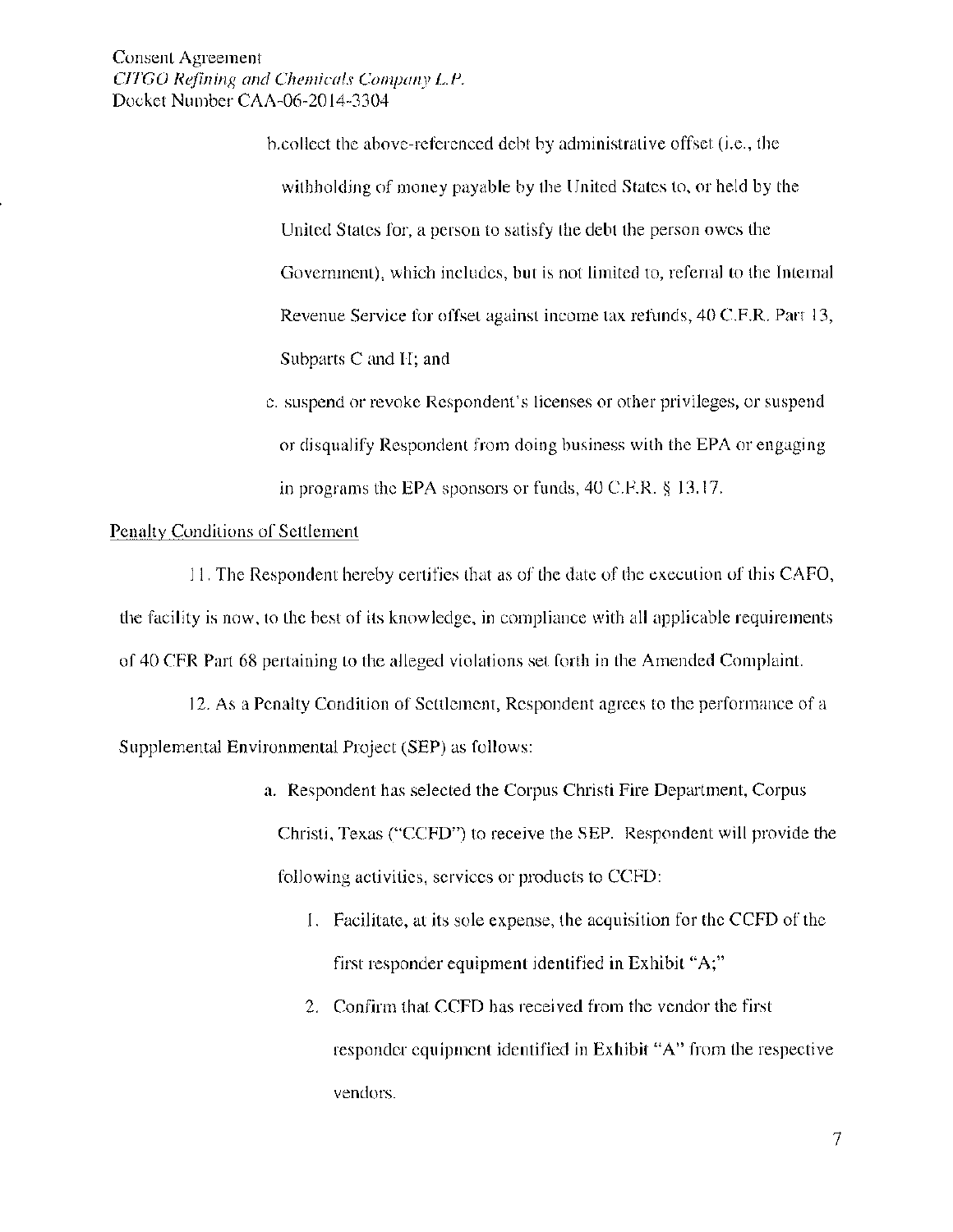b.Respondent further certifies to the truth and accuracy of each of the following:

- I. That all cost information provided to the EPA in connection with the EPA's approval of the SEP is complete and accurate and that Defendant in good faith estimates that the cost to implement the SEP is no less than \$117,038;
- 2. That, as of the date of its execution of this CAFO, Respondent is not required to perform or develop the SEP by any federal, state, or local law or regulation and is not required to perform or develop the SEP by agreement, grant, or as injunctive relief awarded in any other action in any other forum;
- 3. That the SEP is not a project that the Respondent was planning or intending to construct, perform, or implement other than in settlement of the claims resolved in this CAFO.
- 4. That Respondent has not received and will not receive credit for the SEP in any other enforcement action.
- 5. That Respondent will not receive reimbursement for any portion of the SEP from another person or entity.
- 6. That for federal income tax purposes, Respondent agrees that it will neither capitalize into inventory or basis nor deduct any costs or expenditures incurred in performing the SEP;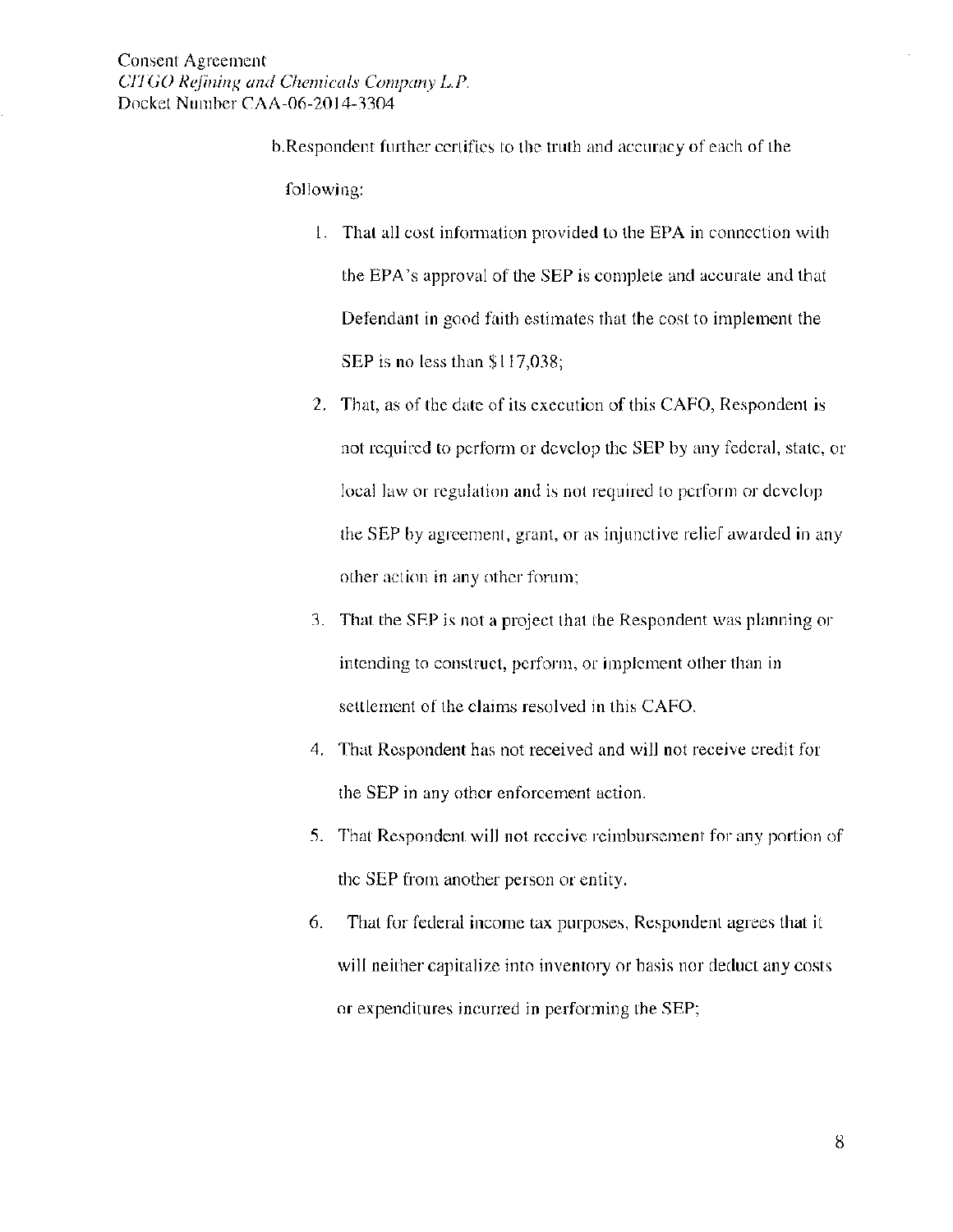7. That Respondent is not a party to any open federal financial assistance transaction that is funding or could fund the same activity as the SEP described in paragraph 12.a;

8. Respondent certifies that it has inquired of the Corpus Christ Fire Department whether it is a current recipient of any federal grant that is funding or could fund the same activity as the SEP described in paragraph 12.a, and has been informed by the Corpus Christi Fire Department that it is not a party to such a transaction.

c. Any public statement, oral or written, in print, film, or other media, made by Respondent making reference to the SEP under this CAFO shall include the following language: "This project was undertaken in connection with the settlement of an administrative enforcement action taken by the U.S. Environmental Protection Agency to enforce federal **laws."** 

13. Satisfactory completion of the SEP is defined as Respondent having done the activities identified in paragraph 12.a. by two-hundred and seventy (270) days of the effective date of this CAFO;

14. If Respondent fails to satisfactorily complete the SEP by 270 days of the effective date of this CAFO, Respondent agrees to lump-sum stipulated penalties of at least 150% SEP cost, minus documented amounts already expended by Respondent in pursuit of the SEP, payable no later than 30 days from deadline according to the payment instructions in this CAFO. In the event that circumstances outside Respondent's control (e.g. shipping delays, discontinuation or unavailability of equipment subject to the SEP) will delay or make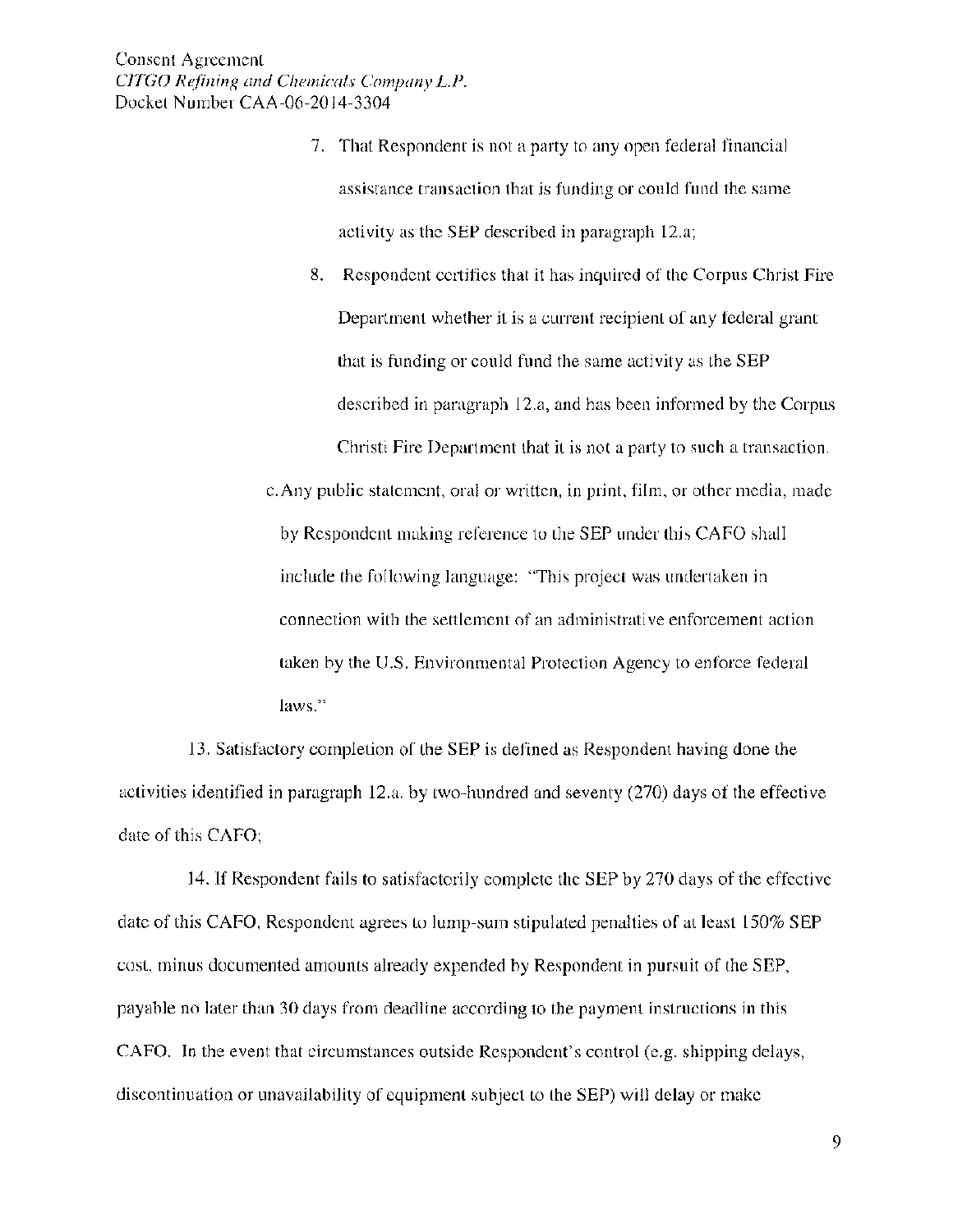Consent Agreement *CITGO Refining and Chernicals Cornpany L.P.*  Docket Number CAA-06-2014-3304

impossible the timely performance of some or all of the SEP, Respondent will provide notice to EPA within fifteen ( 15) calendar days of Respondent's actual notice of such circumstances and may, at its election, propose a reasonable alternative schedule and/or substitution of equivalent equipment to EPA to be satisfactorily completed in lieu of payment of stipulated penalties. EPA may, in its discretion, accept Respondent's proposal, which acceptance shall not be unreasonably withheld.

15. The EPA may, in the unreviewable exercise of its discretion, reduce or waive stipulated penalties otherwise due under this CAFO.

16. At such time as the Respondent believes that it has satisfactorily completed the SEP, Respondent agrees to submit a final SEP completion report. The report shall provide evidence of SEP completion that will include vendor invoices or receipts, correspondence from the SEP recipient, and document all SEP expenditures. The report will: (I) quantify the benefits associated with the project; (2) set forth how the benefits were measured or estimated, or (3) explain why it is infeasible to quantify any benefits associated with the project. The final SEP report will be signed, and Respondent represents that the signing representative will be fully authorized by Respondent to certify that the terms and conditions of this CAFO have been met. The certification should include the following statement:

I certify under penalty of law that I have examined and am familiar with the information submitted in this document and that, based on my inquiry of those individuals immediately responsible for obtaining the information, I believe that the information is, to the best of my knowledge, true, accurate, and complete. I am aware that there are significant penalties for knowingly submitting false information, including the possibility of fines and imprisonment.

 $10$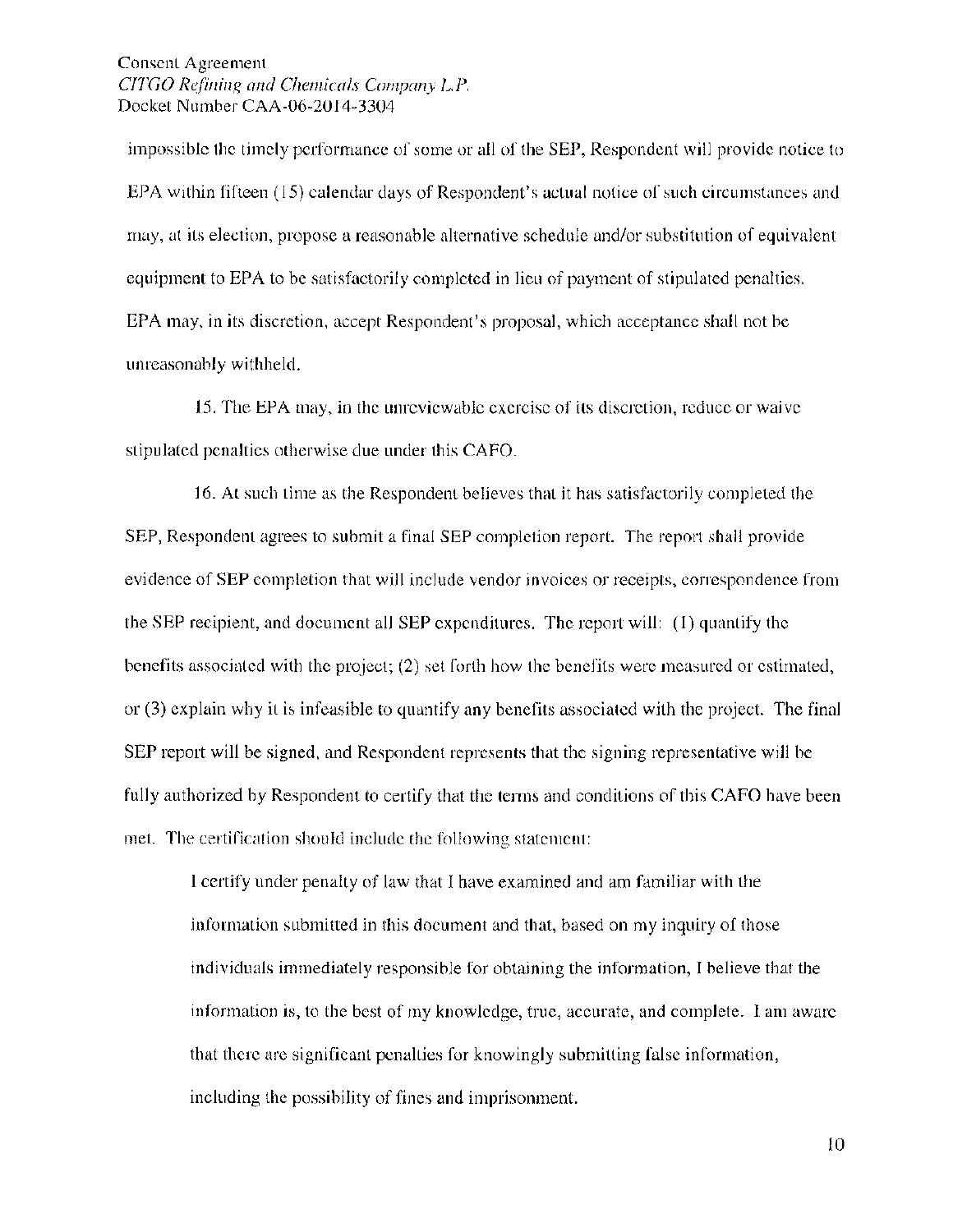Consent Agreement *CITGO Refining and Chemicals Cmnpany L.P.*  Docket Number CAA-06-20 14-3304

The certification required above shall be sent to:

Dave Hensley Enforcement Officer (6EN-AS) Air Enforcement Section Compliance Assurance and Enforcement Division U.S. EPA, Region 6 1445 Ross A venue, Suite 1200 Dallas, Texas 75202-2733 Email: hens1ey.dave@epa.gov

EPA has 90 days to respond with questions or disagreement that the conditions of the CAFO have been satisfied. Respondent agrees that the time period from the Effective Date of this CAFO until all the conditions specified in Paragraphs 12 and 13 are completed shall not be included in computing the running of any statute of limitations potentially applicable to any action brought by Complainant on any claims set forth in the Amended Complaint. Respondent shall not assert, plead, or raise in any fashion, whether by answer, motion or otherwise, any defense of laches, estoppel, or waiver, or other similar equitable defense based on the running of any statute of limitations or the passage of time during the above described time period in any action brought on the claims set forth in the Amended Complaint.

17. The provisions of this CAFO shall apply to and be binding upon Respondent and its officers, directors, employees, agents, trustees, servants, authorized representatives, successors and assigns. From the Effective Date of this Agreement until the end of the Tolling Period, as set out in Paragraph 16, Respondent must give written notice and a copy of this CAFO to any successors in interest prior to transfer of ownership or control of any portion or interest in the "facility" as defined in the Amended Complaint. Simultaneously with such notice, Respondent shall provide written notice of such transfer, assignment, or delegation to the EPA. In the event of any such transfer, assignment or delegation, Respondent shall

II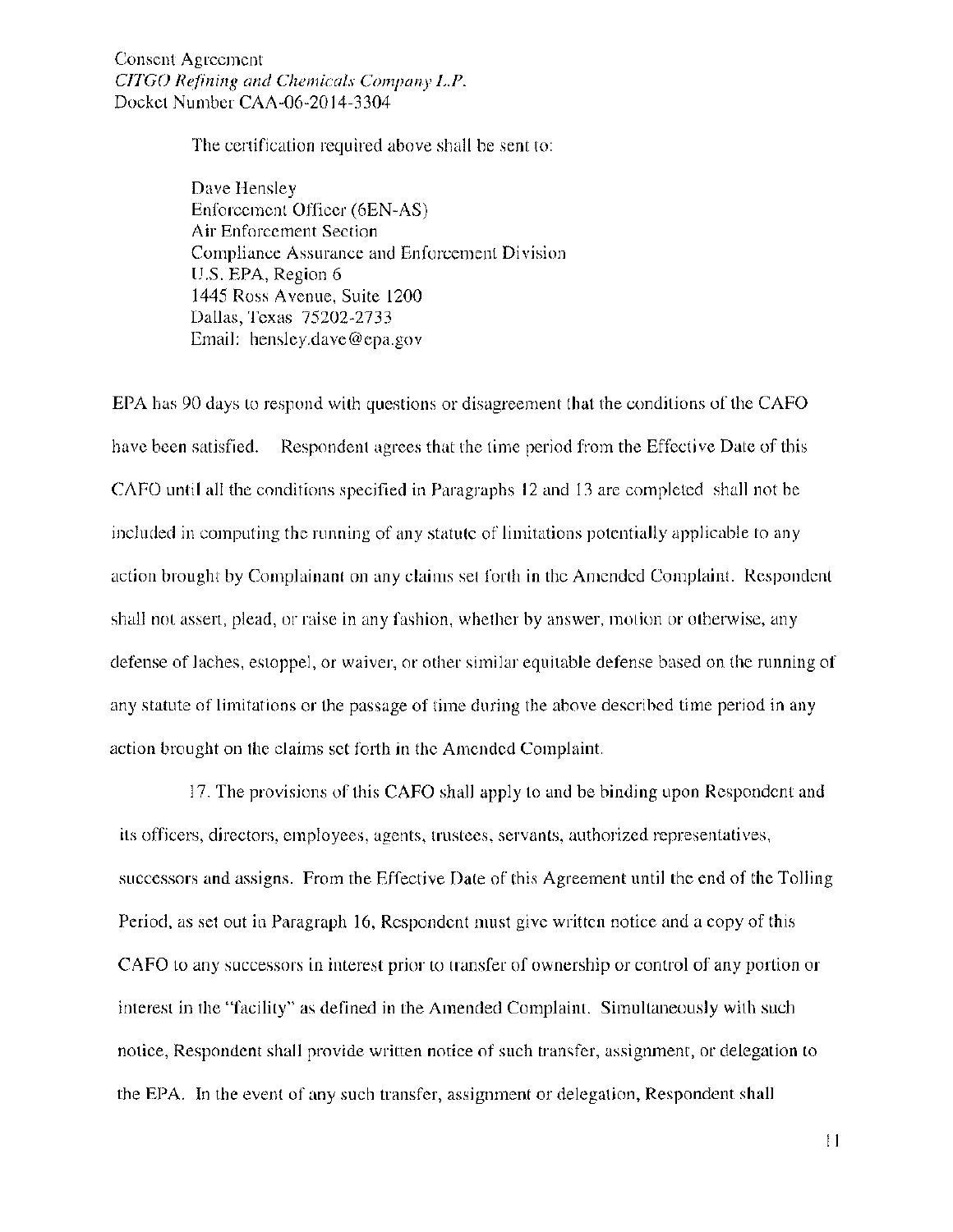Consent Agreement *C!TGO Refining and Chemicals Cmnpany L.P.*  Docket Number CAA-06-2014-3304

continue to be bound by the obligations or liabilities of this CAFO until the EPA has provided written approval.

18. By signing this CAFO, Respondent acknowledges that this CAFO will be available to the public and agrees that this CAFO docs not contain any confidential business information.

19. By signing this CAFO, the undersigned representative of Complainant and the undersigned representative of Respondent each certify that he or she is fully authorized to execute and enter into the terms and conditions of this CAFO and has legal capacity to bind the party he or she represents to this CAFO.

20. By signing this CAFO, Respondent certifies that the information it has supplied concerning this matter was at the time of submission, and is, truthful, accurate, and complete for each submission, response, and statement. Respondent acknowledges that there are significant penalties for submitting false or misleading information, including the possibility of fines and imprisonment for knowing submission of such information, under 18 U.S.C. § I 001.

21. Respondent specifically waives its right to seek reimbursement of its costs and attorney's fees under 5 U.S.C. § 504 and 40 C.F.R. Part 17. Except as qualified by Paragraph 22, each party shall bear its own attorney's fees, costs, and disbursements incurred in this proceeding.

#### C. EFFECT OF CONSENT AGREEMENT AND FINAL ORDER

22. In accordance with 40 C.F.R. § 22.18(c), completion of the terms of this CAFO resolves only Respondent's liability for federal civil penalties for the violations and facts specifically alleged in the Amended Complaint.

23. Penalties paid pursuant to this CAFO shall not be deductible for purposes of federal taxes.

12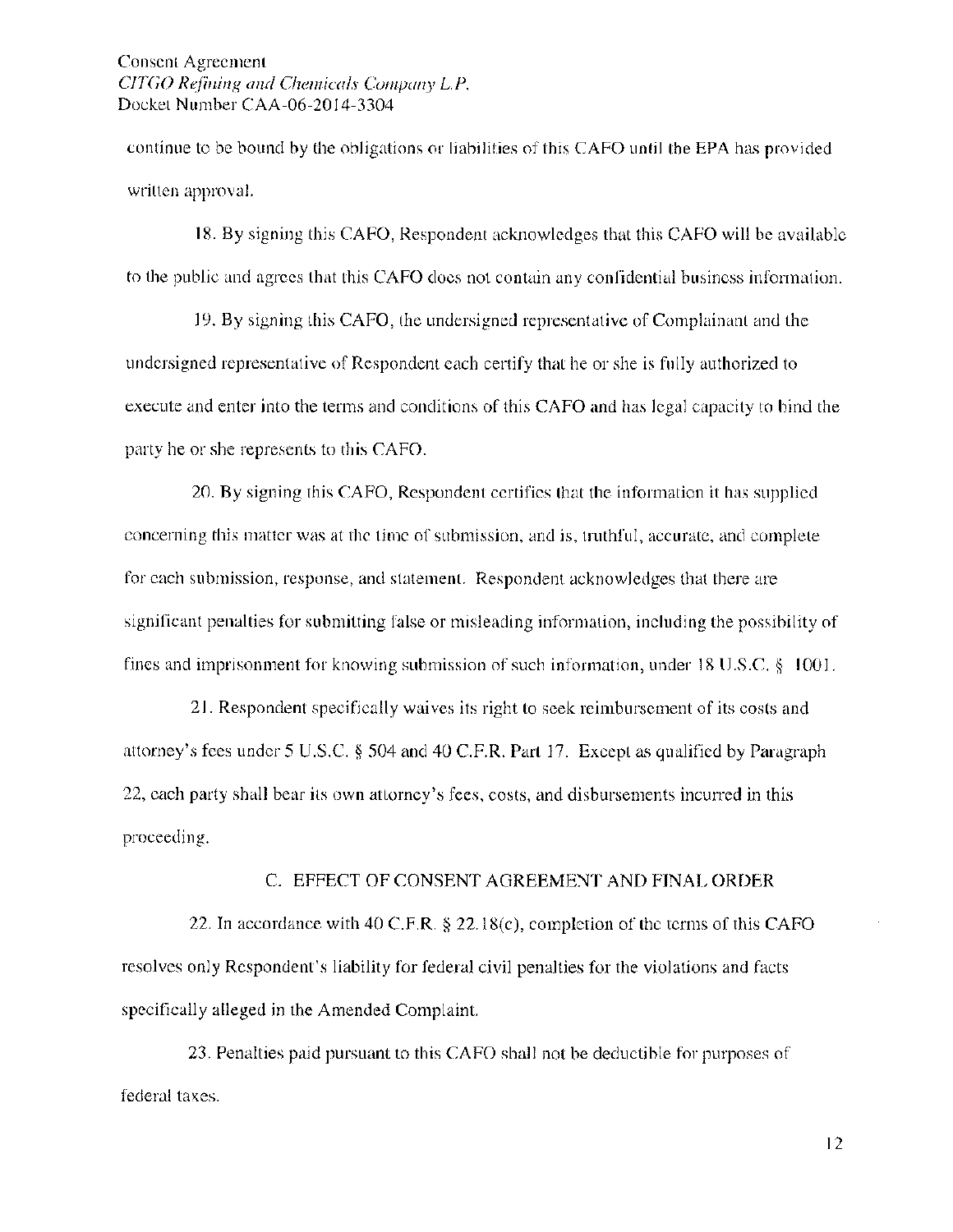24. This CAFO constitutes the entire agreement and understanding of the parties and supersedes any prior agreements or understandings, whether written or oral, among the parties with respect to the subject matter hereof.

25. The terms, conditions, and compliance requirements of this CAFO may not be modified or amended except upon the written agreement of both parties, and approval of the Regional Judicial Officer.

26. Any violation of the included Final Order may result in a civil judicial action for an injunction or civil penalties of up to \$37,500 per clay of violation, or both, as provided in Section 113(b)(2) of the Act, 42 U.S.C. § 7413(b)(2), as well as criminal sanctions as provided in Section 113(c) of the Act, 42 U.S.C. § 7413(c).<sup>1</sup> The EPA may use any information submitted under this CAFO in an administrative, civil judicial, or criminal action.

27. Nothing in this CAFO shall relieve Respondent of the duty to comply with all applicable provisions of the Act and other federal, state, or local laws or statutes, nor shall it restrict the EPA's authority to seek compliance with any applicable laws or regulations, nor shall it be construed to be a ruling on, or a determination of, any issue related to any federal, state, or local permit.

28. Nothing herein shall be construed to limit the power of the EPA to undertake any action against Respondent or any person in response to conditions that my present an imminent and substantial endangerment to the public health, welfare, or the environment.

# D. EFFECTIVE DATE

<sup>1</sup>**However, for the purposes of this paragraph, issues relating to satisfactory completion of the SEP, as detailed in paragraphs 12 and 13, that result in the timely payment of stipulated penalties under paragraph 14 shall be deemed to have been resolved and not subject to this paragraph** 26.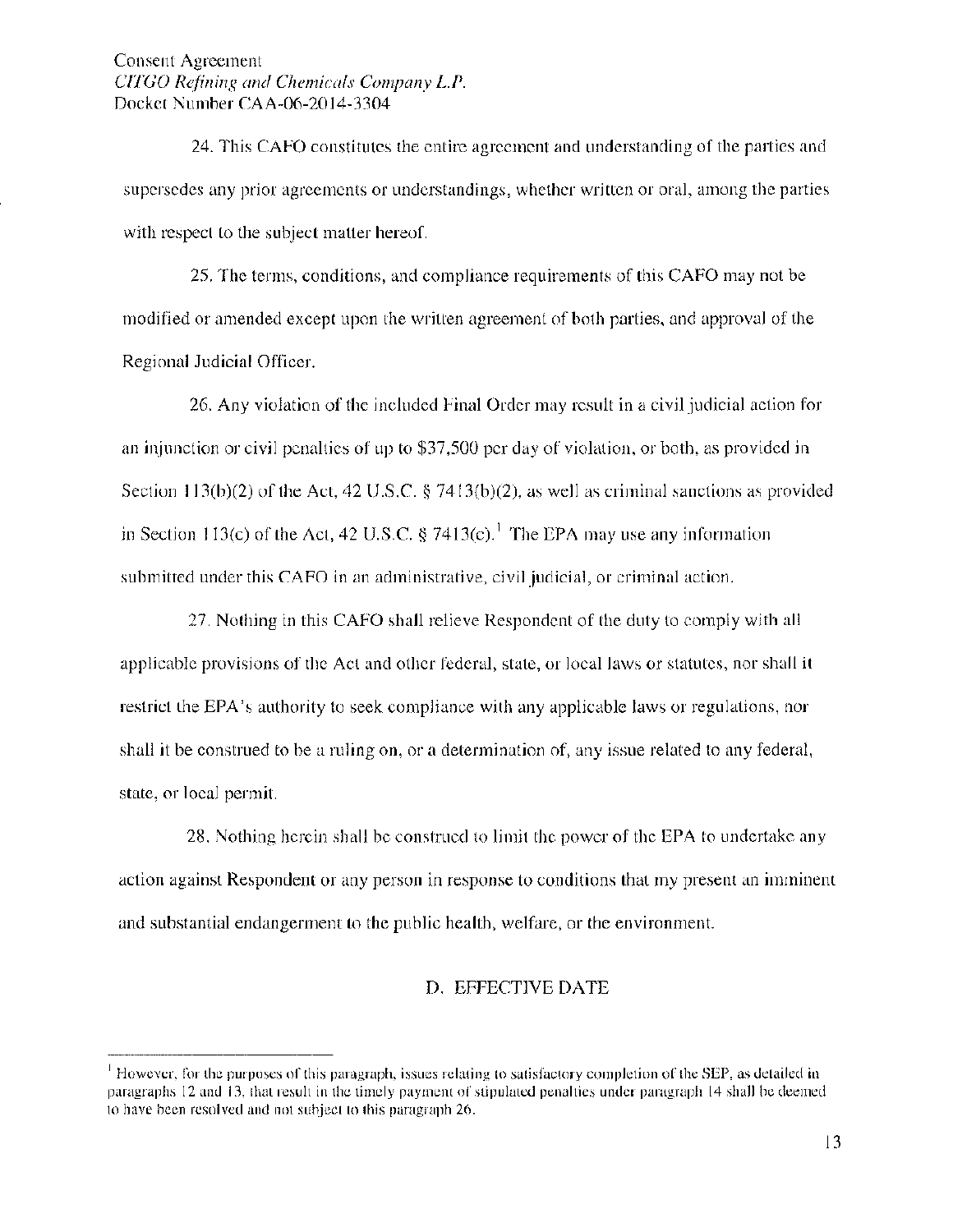Consent Agreement *CITGO Refining and Chemicals Company L.P.*  Docket Number CAA-06-2014-3304

29. Respondent and Complainant agree to the issuance of the included Final Order. Upon filing the EPA will transmit a copy of the filed CAFO to the Respondent. This CAFO shall become effective after execution of the Final Order by the Regional Judicial Officer on the date of filing with the Hearing Clerk.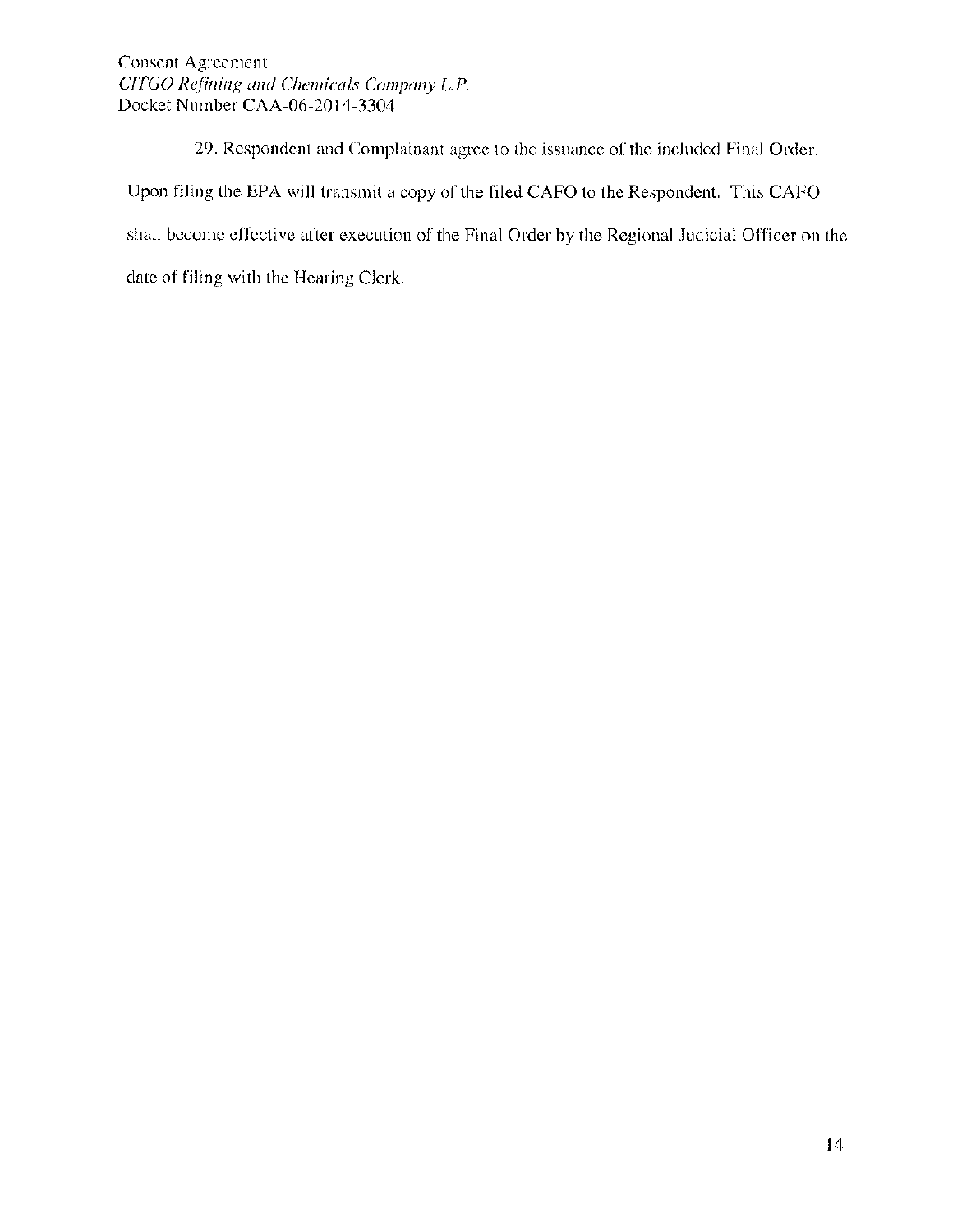Consent Agreement *CITGO Refining and Chernicals Company L.P.*  Docket Number CAA-06-2014-3304

The foregoing Consent Agreement In the Matter of CITGO Refining and Chemicals Company L.P., Docket No. CAA-06-2014-3304, is Hereby Stipulated, Agreed, and Approved for Entry.

FOR RESPONDENT:

Date:  $5 - 12 - 15$ 

Doyle Dommert Vice President and General Manager CITGO Refining and Chemicals Co. LP 1802 Nueces Bay Corpus Christi, Texas 78407

FOR COMPLAINANT:

Date:  $5.18.15$ 

-

In Blevins  $\mathbf{p}_{\text{ifector}}$ Compliance Assurance and Enforcement Division U.S. EPA, Region 6 1445 Ross A venue Dallas, Texas 75202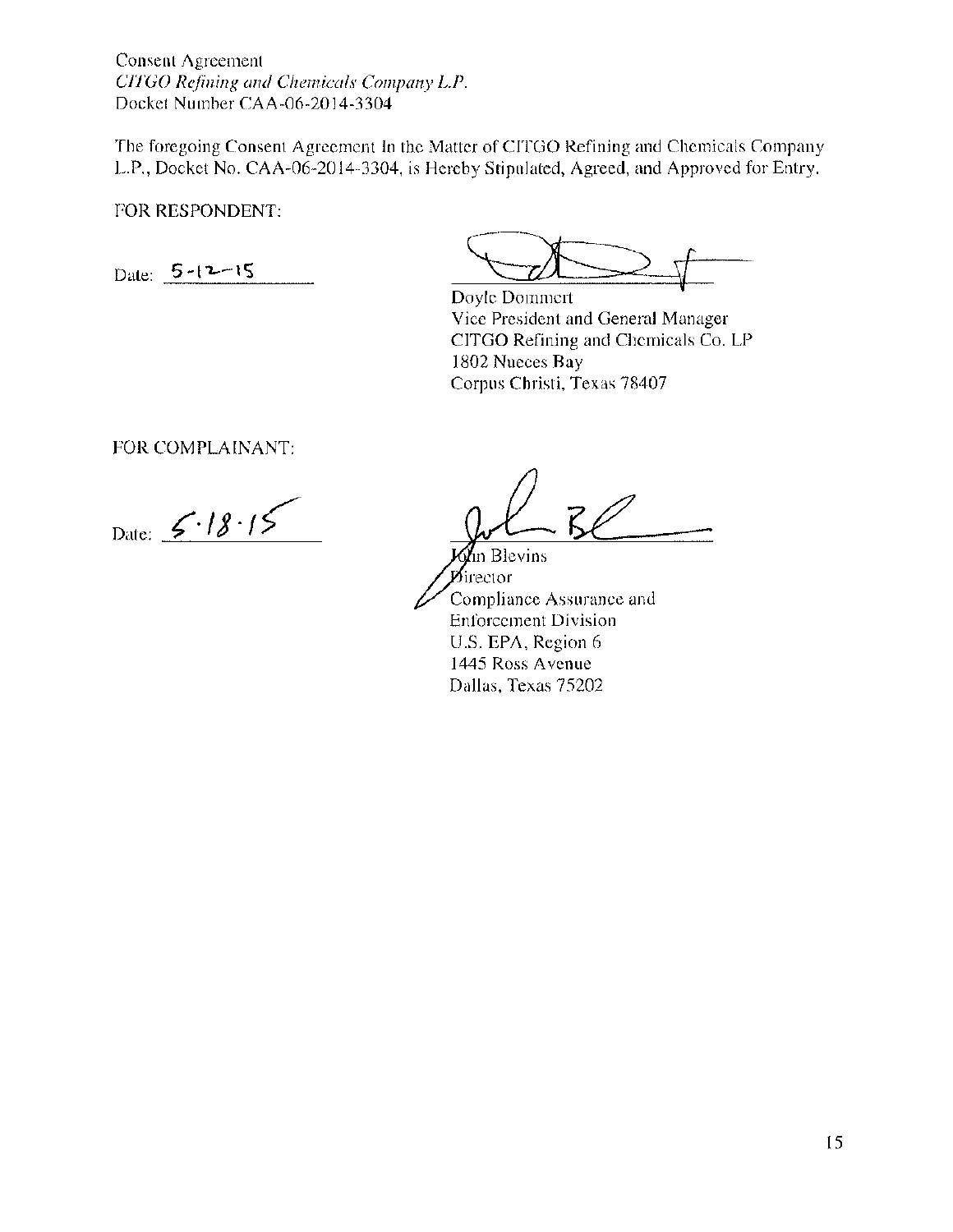# UNITED STATES ENVIRONMENTAL PROTECTION AGENCY REGION 6 DALLAS, TEXAS

| IN THE MATTER OF:                                                                           | DOCKET NO. CAA-06-2014-3304 |
|---------------------------------------------------------------------------------------------|-----------------------------|
| CITGO Refining and Chemicals<br>Company L.P.                                                |                             |
| <b>CITGO East Plant Refinery</b><br>Corpus Christi, Nueces County,<br><b>State of Texas</b> | <b>FINAL ORDER</b>          |
| <b>RESPONDENT</b>                                                                           |                             |

# **FINAL ORDER**

Pursuant to Section 113(d) of the Clean Air Act ("CAA'' or the "Act"), 42 U.S.C.

§7413(d), and the Consolidated Rules of Practice Governing the Administrative Assessment of

Civil Penalties, 40 C.F.R. Part 22, the attached Consent Agreement resolving this matter is

incorporated by reference into this Final Order and is hereby ratified.

CJTGO Refining and Chemicals Company L.P. is ORDERED to comply with all terms of the Consent Agreement. In accordance with 40 C.F.R. §22.3l(b), this Final Order shall become effective upon filing with the Regional Hearing Clerk.

Dated  $\_\_5$ 

Regional Judicial Officer U.S. EPA, Region 6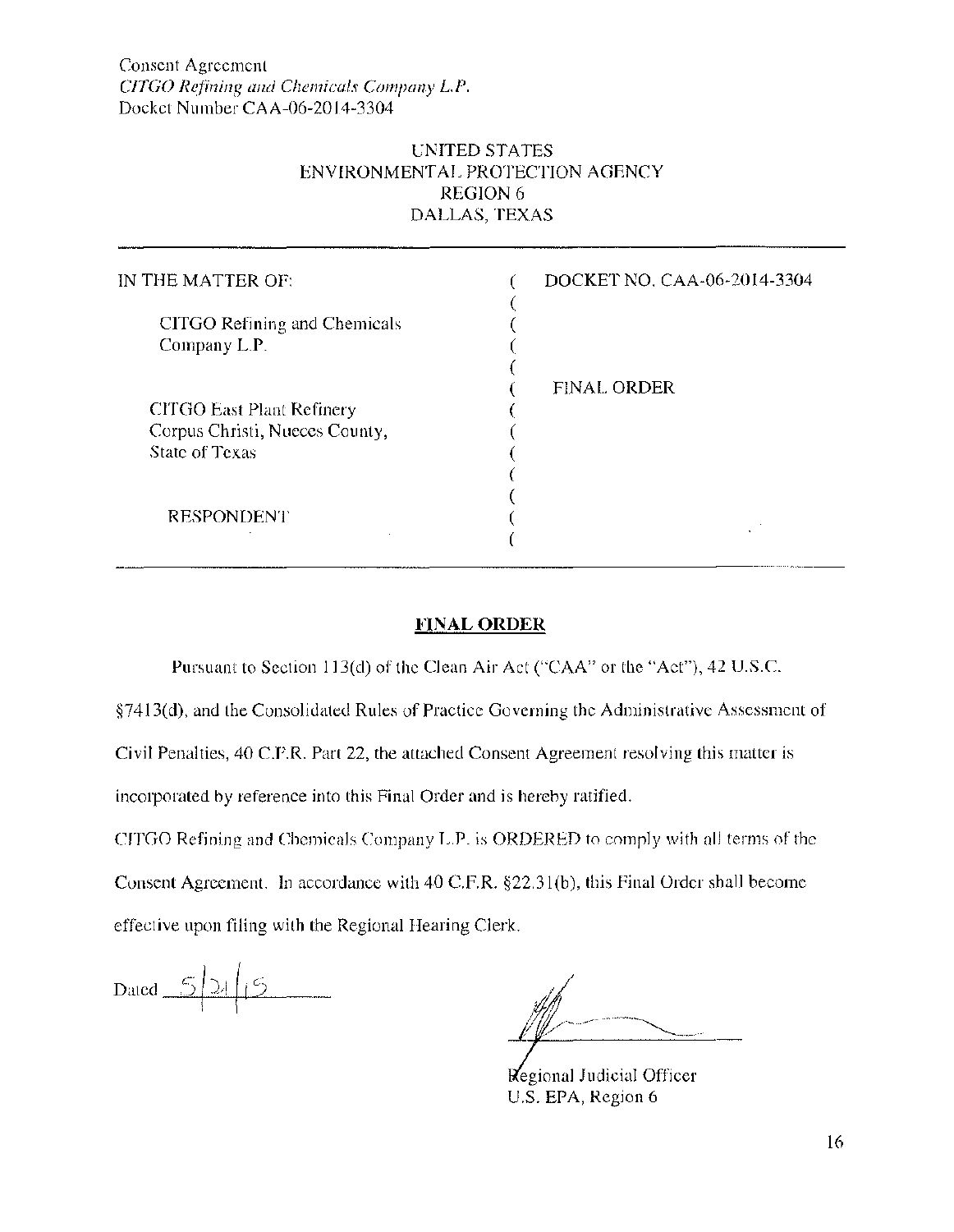#### ~ERTJFJCATE OF SERVICE

I hereby certify that on the  $\frac{\partial |\dot{z}|}{\partial \dot{z}}$  day of  $\frac{\partial |\dot{z}|}{\partial \dot{z}}$ , 2015, the original and one copy of the foregoing Consent Agreement and Final Order was hand delivered to the Regional Hearing Clerk, U.S. EPA- Region 6, 1445 Ross Avenue, Suite 1200, Dallas, Texas 75202-2733,

and a true and correct copy was delivered to the following individual(s) by the method indicated

below:

CERTIFIED MAIL - RETURN RECEIPT REQUESTED  $\frac{1}{1004}$  1160 000 3 0354 3627

Jean M. Flores Guida, Slavich & Flores, P.C. 750 N. St. Paul Street, Suite 200 Dallas, Texas 75230

CERTIFIED MAIL-RETURN RECEIPT REQUESTED: '10\4050000Q4535\88

C T CORP SYSTEM 1999 Bryan St., Ste. 900 Dallas, TX 75201-3136

 $\sim$  or points

U.S. EPA, Region & Dallas, Texas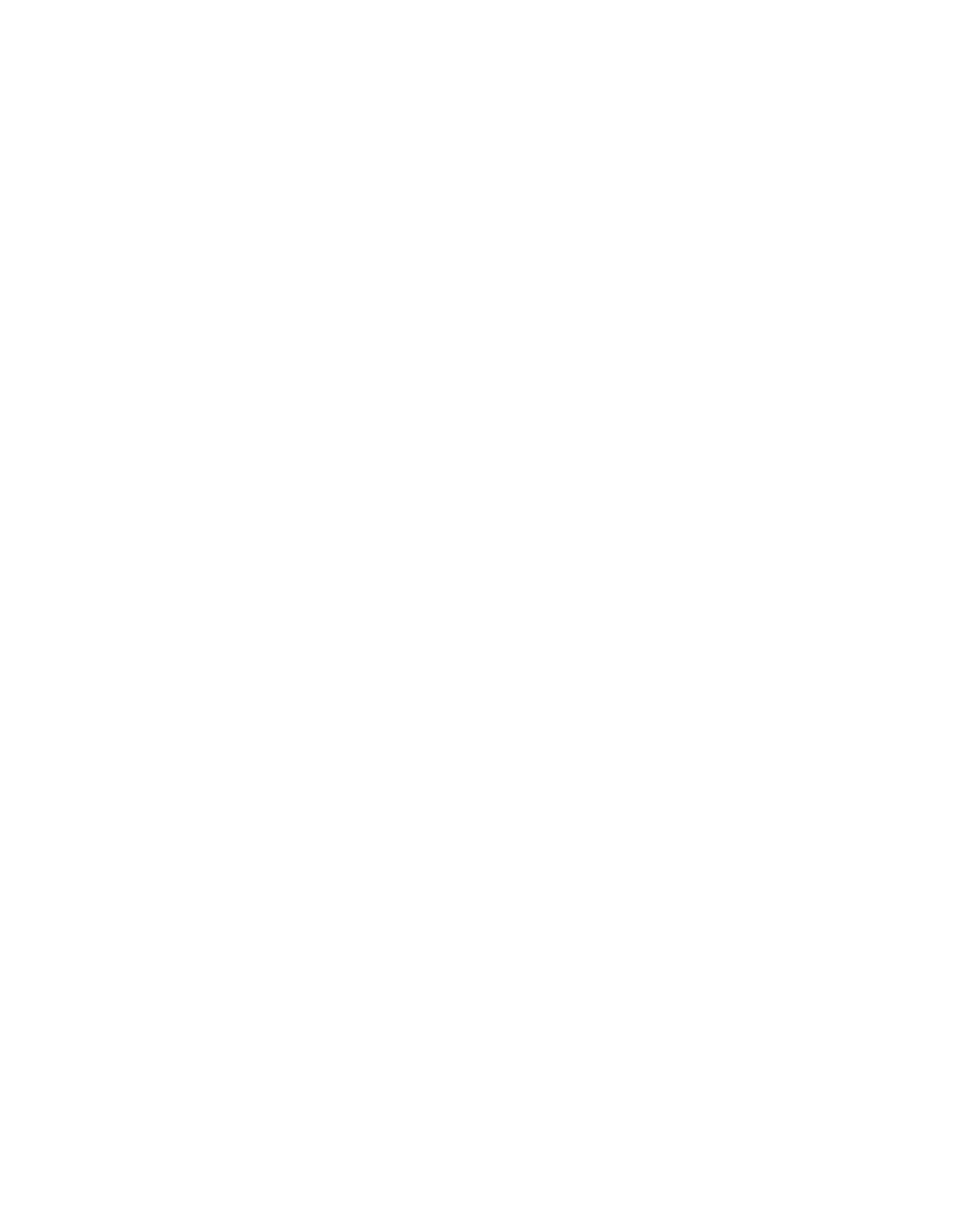| Equipment                                                      | Cost      |
|----------------------------------------------------------------|-----------|
| FirstDefender RMX Handheld Chemical<br>Identification Analyzer | \$35,000  |
| ProRAE Guardian Cloudserver software                           | \$13,523  |
| AutoRAE 2 starter set with additional cradle                   | \$3,888   |
| <b>AutoRAE Cradles</b>                                         | \$7,440   |
| MultiRAE Pro                                                   | \$11,614  |
| Leak Remediation Equipment                                     | \$5,738   |
| MultiRAE sensors                                               | \$3,835   |
| UAV with Infrared Video Capabilities                           | \$36,000  |
| <b>TOTAL</b>                                                   | \$117,038 |